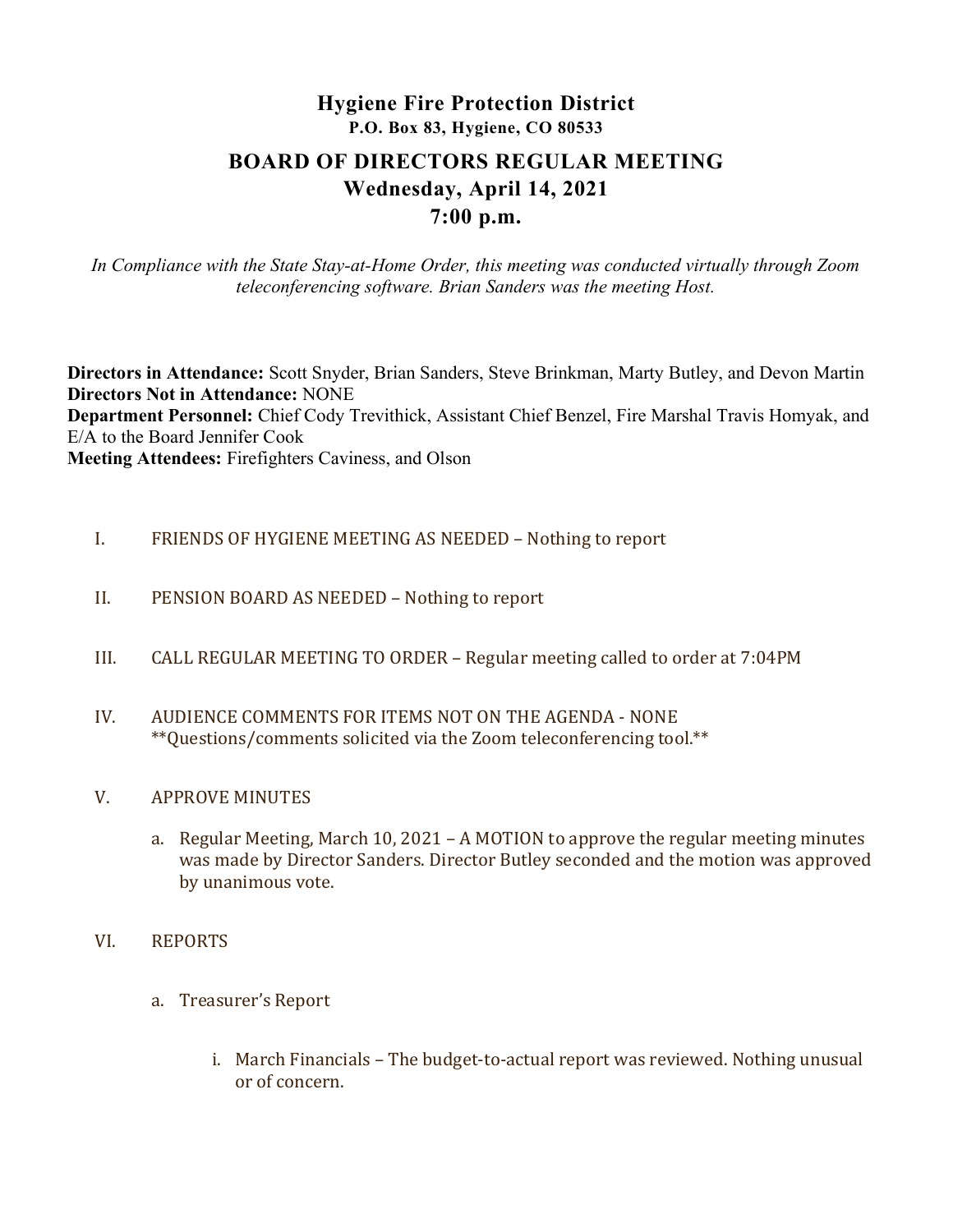- 1. The post office lease and rent payments are set up.
	- Realtor fees and other expenses associated with the PO lease will be charged against rent payments.
- 2. Director Sanders and Vicki are making twice-monthly review of bills and payments to simplify and minimize end of the month activity.
- ii. Year-End Financials
	- 1. Year-end financials will not be official until the full audit report is complete.
	- 2. Wildland transactions from 2020 are closed for the year, but the corresponding accounting entries are still being entered. Director Sanders is close to finalizing the transactions for 2020 and is working on getting all necessary documentation to our CPA so they can start preparing our audit.
	- 3. Wildland deployment revenue put us well over the audit limit for income, so we will have to file a full audit. Filing an audit is much more expensive than an Exemption from Audit, which we could do if we were below the \$750k limit. Starting in June however, we will start earning rental income, so we will likely stay above that threshold moving froward, even if there are no wildland deployments.
		- Director Snyder wondered if the SDA has considered pushing to increase the Exemption from Audit threshold. Director Sanders will look into it.
- iii. Revenue/Expense Projections Discussed under New Business (VII,c) in conjunction with Strategic Planning.
- b. Secretary's report
	- i. No report. Director Martin is still getting up to speed in her new role. She will make a report at the May meeting.
- c. Chief's Report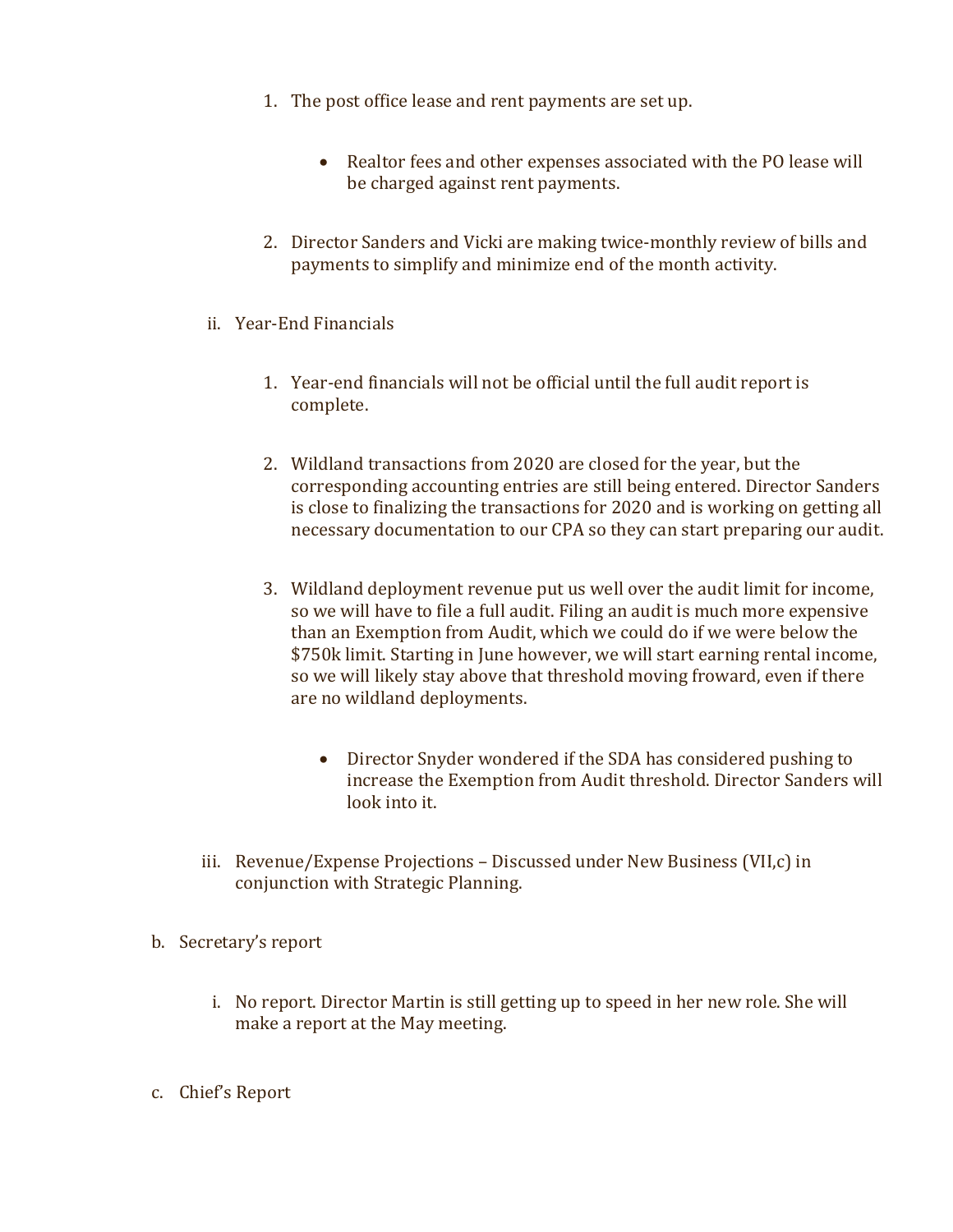- i. Grant Writer Chief Trevithick sent the Board members information on a FEMAfocused grant writer who he would like to hire. This grant writer believes we are better positioned than other Departments to be approved for FEMA grants, particularly in regards to funding for SCBAs. The most recent grant window in which we could have applied just closed, so we won't know whether our application was approved or denied for over a year.
	- 1. We pay \$1,000 at the time the contract is signed but don't pay the remainder until the grant is actually submitted.
	- 2. A MOTION to pay the deposit and move forward with the grant contract was made by Director Brinkman. Director Butley seconded and the motion was approved by unanimous vote.
		- Director Snyder will sign the contract and leave it for Chief Trevithick to follow up on.
	- 3. Directors Brinkman and Butley asked about other grant writers to work on non-FEMA applications, and might secure grant money sooner than next year. Director Brinkman would like to use this year to really explore grant opportunities are like for us, if we have someone committed to writing them. We have someone doing a couple smaller, state grants, but Chief Trevithick doesn't know of anyone right now who could pursue large, grants.
		- Chief Trevithick suggested that maybe the Friends of Hygiene Committee could reach out some of the wealthier members of the District to fund some specific needs in the meantime.

## ii. Run Data

- 1. March 2021: there were 37 calls, including 5 for Fire, 24 EMS, and 2 motor vehicle accidents (MVA). The average Dispatch-to-en-route times were  $\sim$ 1:59-minutes for HFPD, and  $\sim$ 1:57-minutes for AMR. Over 37 calls, the average en-route-to-arrival time for HFPD was 5:41-minutes. Over 12 calls, the average en-route-to-arrival times for AMR was  $\sim$  16:08. Out of 13 calls in March, 6 were BLS and 7 ALS. The average number of responders on fire calls was 6. The average number of responders on EMS calls was 6. The average number of responders on MVA calls was 5.
	- Special Incidents: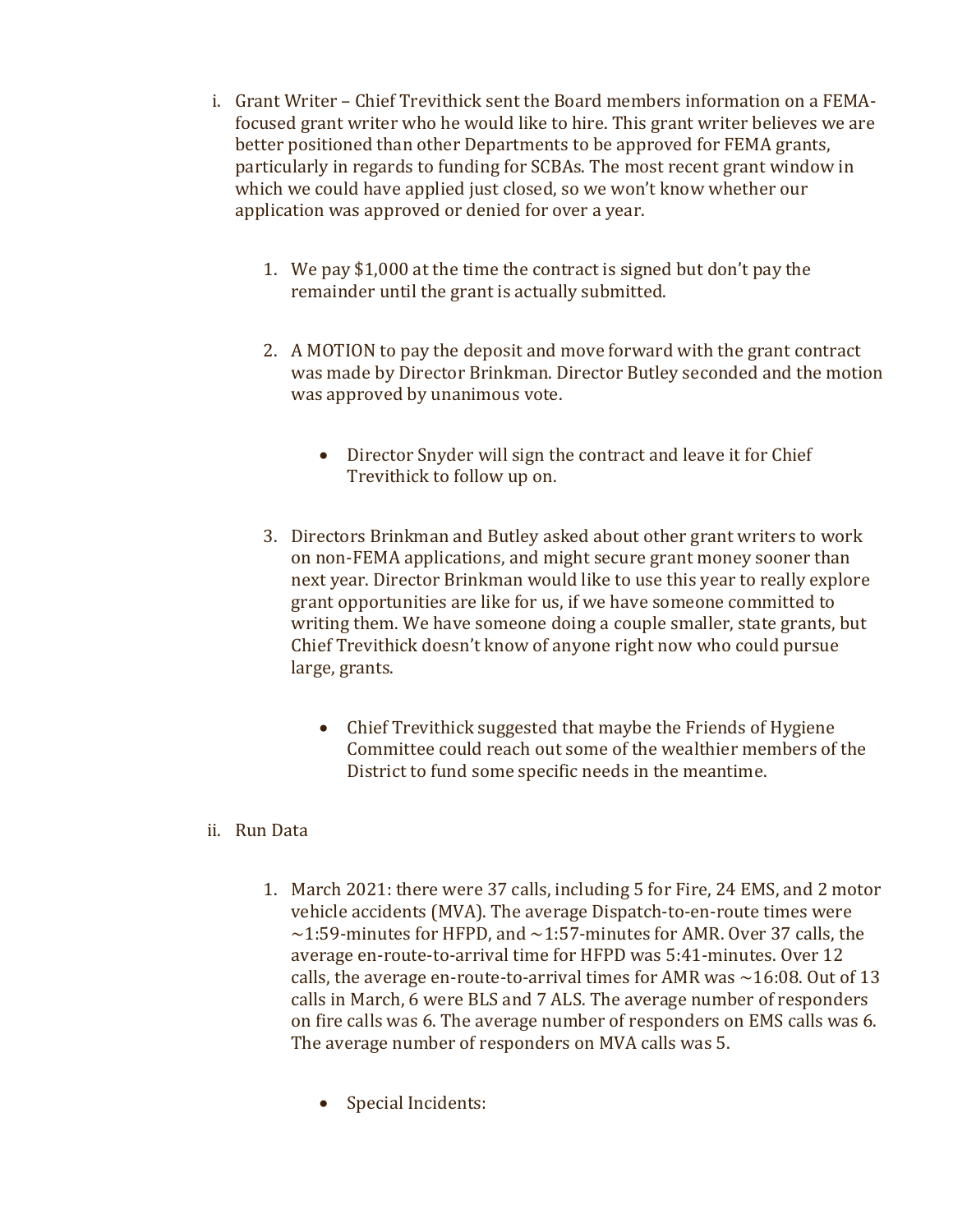- i. Five calls during the last blizzard:
	- 1. Canceled fire alarm
	- 2. Medical call
	- 3. Lift assist
	- 4. Public service/stranded motorists
	- 5. Structure fire in Lyons HFPD responded and was on scene but got stuck behind a Lyons tender that couldn't get up the hill, so Lyons cancelled us.
		- a. FF Caviness commented that the investment into 2802 was very well worth it because, despite incredibly deep snow on both plowed and unplowed roads, it had zero trouble getting to the call in Lyons.
- ii. Gas leak/hazmat call A construction crew hit a natural gas line but responders were able to shut off the meter feeding the line. If that had not worked, we would have had to get Xcel Energy involved and evacuate the area.
	- 1. In response to a question from Director Butley, Chief Trevithick explained that Hygiene members have operations and awareness hazmat training, but if it was a significant incident, the Boulder County hazmat team would be called in.
- The EMS Department has instructed members to classify Lift Assists as medical calls. There were 13 lift assists in March, which is why the number of EMR incidents is high, yet with comparatively few ambulance requests.
- 2. Year-to-Date: there have been 89 total calls, including 10 for Fire, 53 EMS, 12 Motor Vehicle Accidents, 1 Rescue, and 3 "Other." (Remaining calls were false alarm, cancelled en-route, etc.) For the year, the average number of responders on fire calls was 8. The average number of responders on EMS calls was 6. The average number of responders on MVA calls was 7. The average number of responders on all calls was 7.
- 3. In order to get a better understanding of the distribution certain run data, Director Sanders would like to expand the report to include distribution information: what is the typical best case/worst case for response times;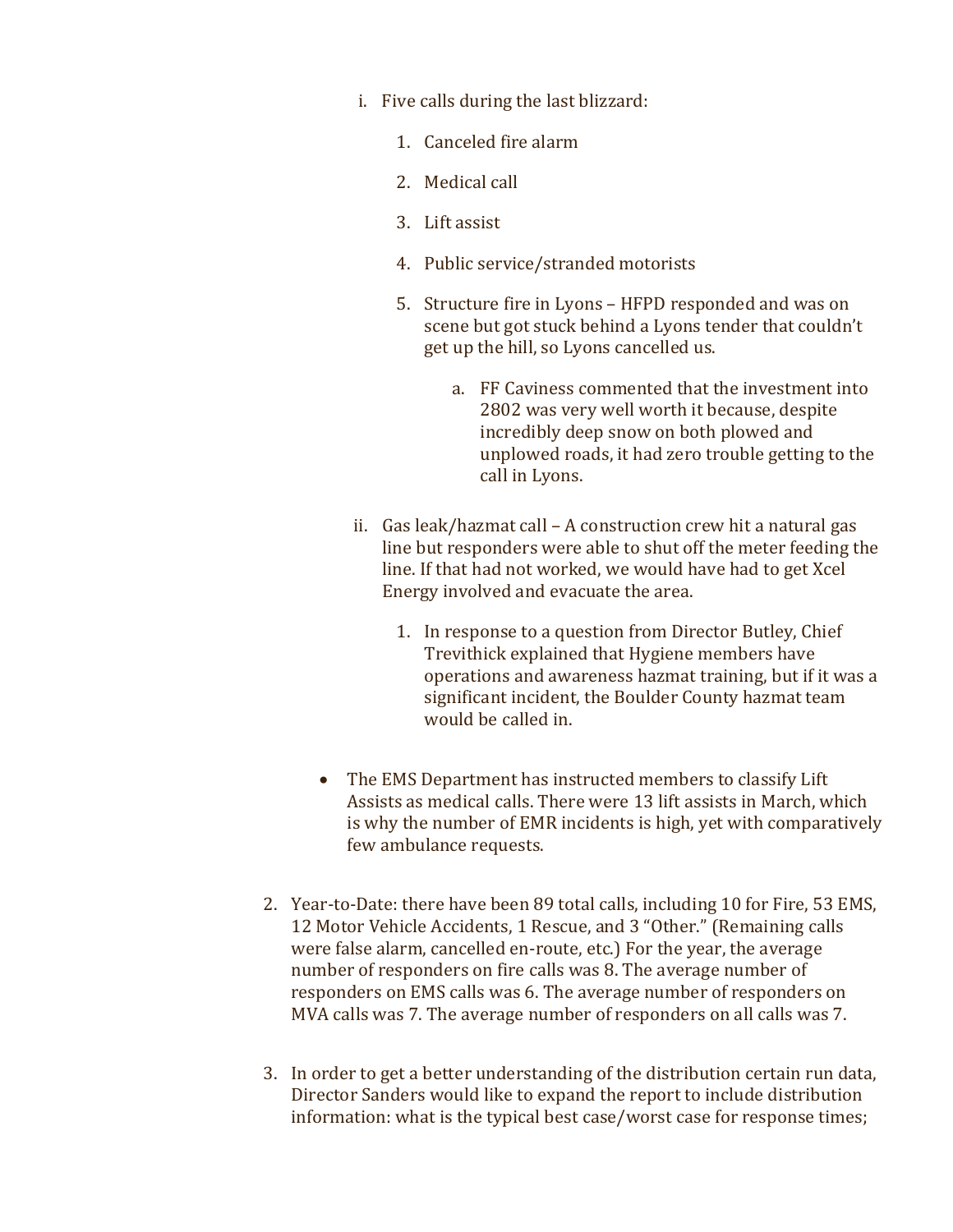average AMR vs HFPD response times, etc. On the next report, FF Caviness will make an extra slide that separates response time ranges into thirds: highest, lowest, and average.

- iii. Shift Coverage Assistant Chief Benzel presented shift coverage numbers for March. Very good coverage last month, with zero missed shifts. There was an average of  $\sim$ 4 people on every shift, with a minimum of one person and maximum of seven.
	- 1. There were nine day shifts that were covered by only the Shift Lieutenant, and one or more volunteers. The Station was fully covered, just not by two paid members.
- iv. Type 6 Build The box that we bought won't fit, so we are back to using the box from the old 2831, mounted onto the new truck. Shift crews disconnected everything off of the flatbed so the last step is to lift the box off and transfer it to the new Type 6. We had a quote of \$4,000 to mount the box onto the new truck but there's no point in paying out that much money when Chief Trevithick and Department members can manage the installation in house. The process will take a little longer but the truck will be ready for the main fire season.
	- 1. We were looking for a company that is authorized to perform a certified box mount but, so far, everyone was too busy or too expensive. We need proof of certification to get the title and plates but, since peak fire season is not far off, it makes more sense to have all resources available. We don't need plates or titles on the truck if it stays within the state of Colorado.
		- Whether the truck is certified/plated has no bearing on insurance coverage. We didn't have titles to various other apparatuses for many years before Chief Trevithick took over and made the effort to pursue them. The only information insurance companies need are the vehicle identification numbers.
	- 2. The equipment needs for District vs National fire response are different, and it is time-consuming to modify a Type 6 for a new purpose. If there are wildland deployments this year, we will keep 2831 local and send out 2832, as it is already outfitted for deployments.
- v. Donation to Big Elk Randy Evans, from the Big Elk FPD, contacted Chief Trevithick and asked if we would be willing to donate (preferably) or sell them a set of our extrication equipment. Because of 2802, we have a set of batterypowered extrication equipment. In addition, we have two hydraulic sets from Holmatro and one from TNT, so we technically have four extrication tool sets.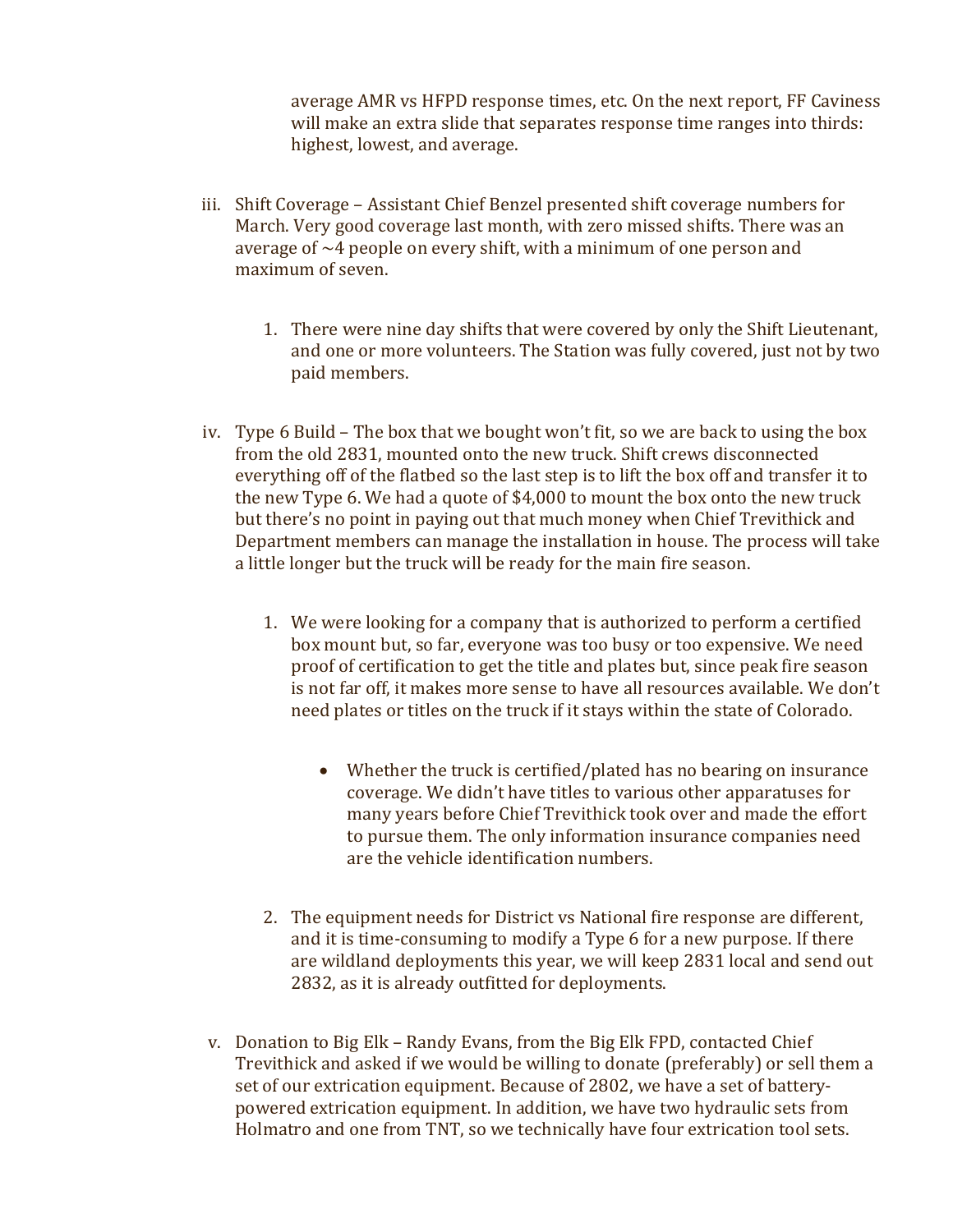Chief Trevithick noted that he likes having two main sets and one backup set, so we could feasibly spare the fourth. The Big Elk Department is a 501(c)3 organization, operating in a lower income District, so they don't get a lot of funding. They would likely get a lot of use out of the equipment because a lot of MVAs happen within their District.

- 1. A MOTION to donate the TNT set of extrication equipment to Big Elk on the condition that all traffic laws and lights are obeyed by Big Elk Department members when they are within the HFPD – was made by Director Brinkman. Director Martin seconded and the motion was approved by unanimous vote.
- vi. Other Issues & Opportunities
	- 1. One of the Department members is leaving to move to Kentucky.
	- 2. Chief Trevithick and Assistant Chief Benzel met with the new Lyons Fire Chief; he wants to work on getting an ambulance in Lyons, and would like the HFPD to be a part of it. Chief Trevithick is going to meet with him again to discuss it further, and sent copies of emails between the HFPD and various agencies that we have had in the past on this topic.
	- 3. The compressor that was being auctioned off ended up selling for \$4,100. Our maximum bid was set at \$2,000, so we are back to relying on grant applications to fund completely new SCBAs and compressor.
	- 4. The simulator was supposed to come to Hygiene last year, but it got postponed due to COVID. Assistant Chief Benzel expressed his appreciation that Director Sanders took the class and tried out the driving simulator while it was here. Director Sanders responded that he found it extremely beneficial and informative, both from a personal perspective, and that of a HFPD tax-payer.
		- There is no cost to the District for use of the simulator. Departments apply to the Division of Fire Prevention and Control for the chance to have the simulator on site and Hygiene was lucky enough to secure that training benefit for approximately a week.
	- 5. Five HFPD members recently graduated from academy: four as Firefighter 1, and the fifth as Firefighter 2.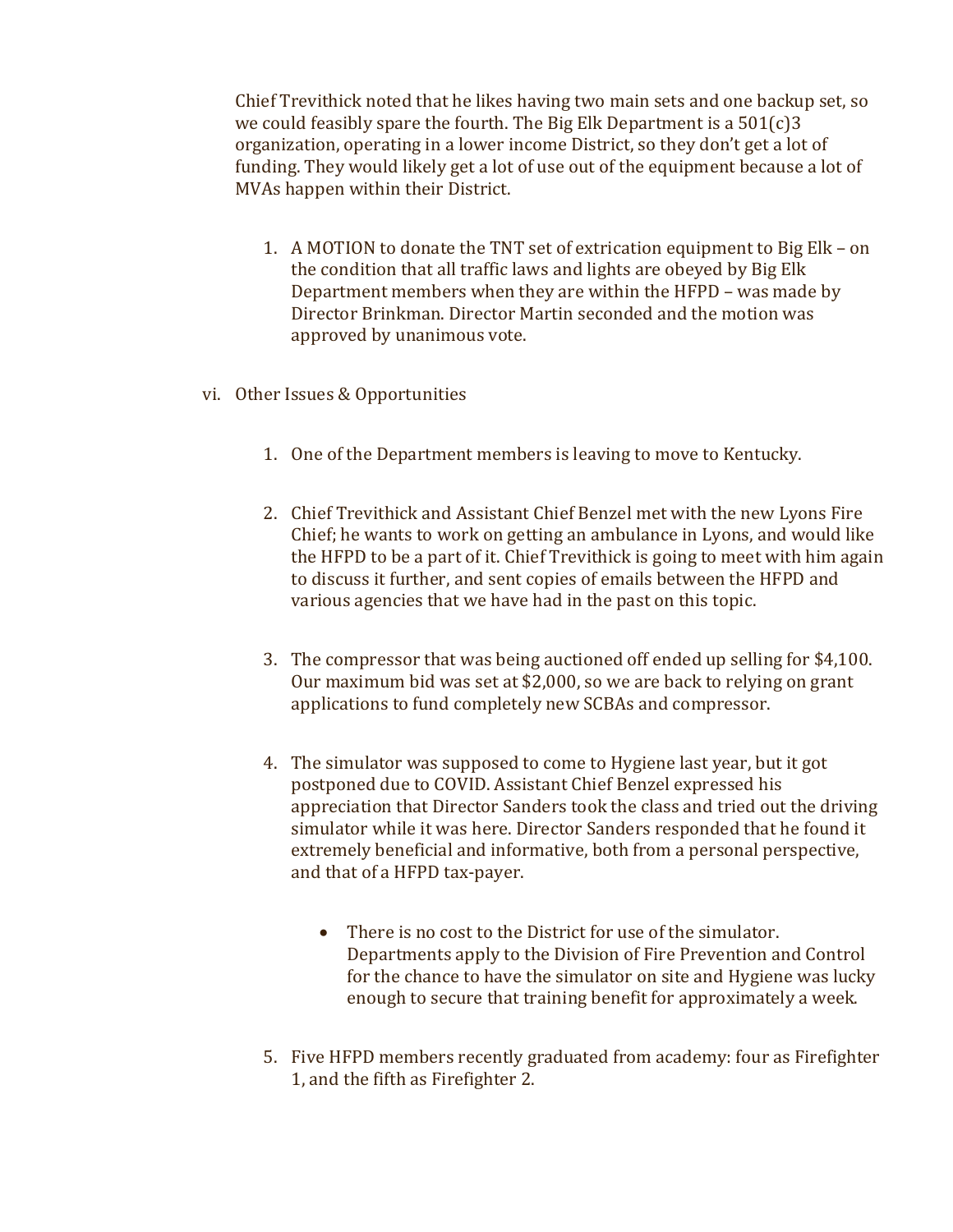Four more people will attend fire academy in September.

### VII. OLD BUSINESS

- a. District Map No progress yet on getting a GIS-quality map of the District.
- b. Post Office Lease Our lease term starts in June but March's rent payment was mistakenly deposited into our account instead that of the current lease-holder. The PO emailed Director Martin about the mistake and requested that we either return it, or apply it towards their first month's rent. It was decided that it will be credited to the first month's rent, since the check has already been deposited.
- c. Strategic Plan/Goals Director Brinkman and Director Sanders have put together some baseline financials. They've laid out a cost profile for the next  $\sim$  10 years, but there are still questions about needs vs. financial means. There is more than can be covered during a Regular Board meeting, a Study Session is necessary.
	- i. Director Brinkman questioned the value (costs vs. benefits) of merging with another Department, and how that might impact strategic plan considerations. Director Snyder responded that the biggest value would come from an administrative and legal standpoint because larger Departments employ people to manage solely these issues.
	- ii. Director Butley suggested that a volunteer department may not be sustainable in the long run, and that we might want to incorporate steps that would set us up to have the option to merge, even if we don't ultimately act on it. Our mill levy would have to be much higher than it is now in order to fund long-term plans and match the mill levies of similarly-sized Departments. Assuming a mill levy increase can be secured, it would likely be implemented over a set number of years, so it would be a while before we are even in a position to strategically contemplate the pros and cons of a merger.
		- As things are now, HFPD revenue streams are limited mainly to property tax revenue from a District that has shrunk over recent years (due to annexation) more than it has grown. Consequently, Department capabilities could conceivably plateau – or decline – proportional to finite funding resources in the long run. A merger could be an opportunity to expand the District, and correspondingly, property tax revenue.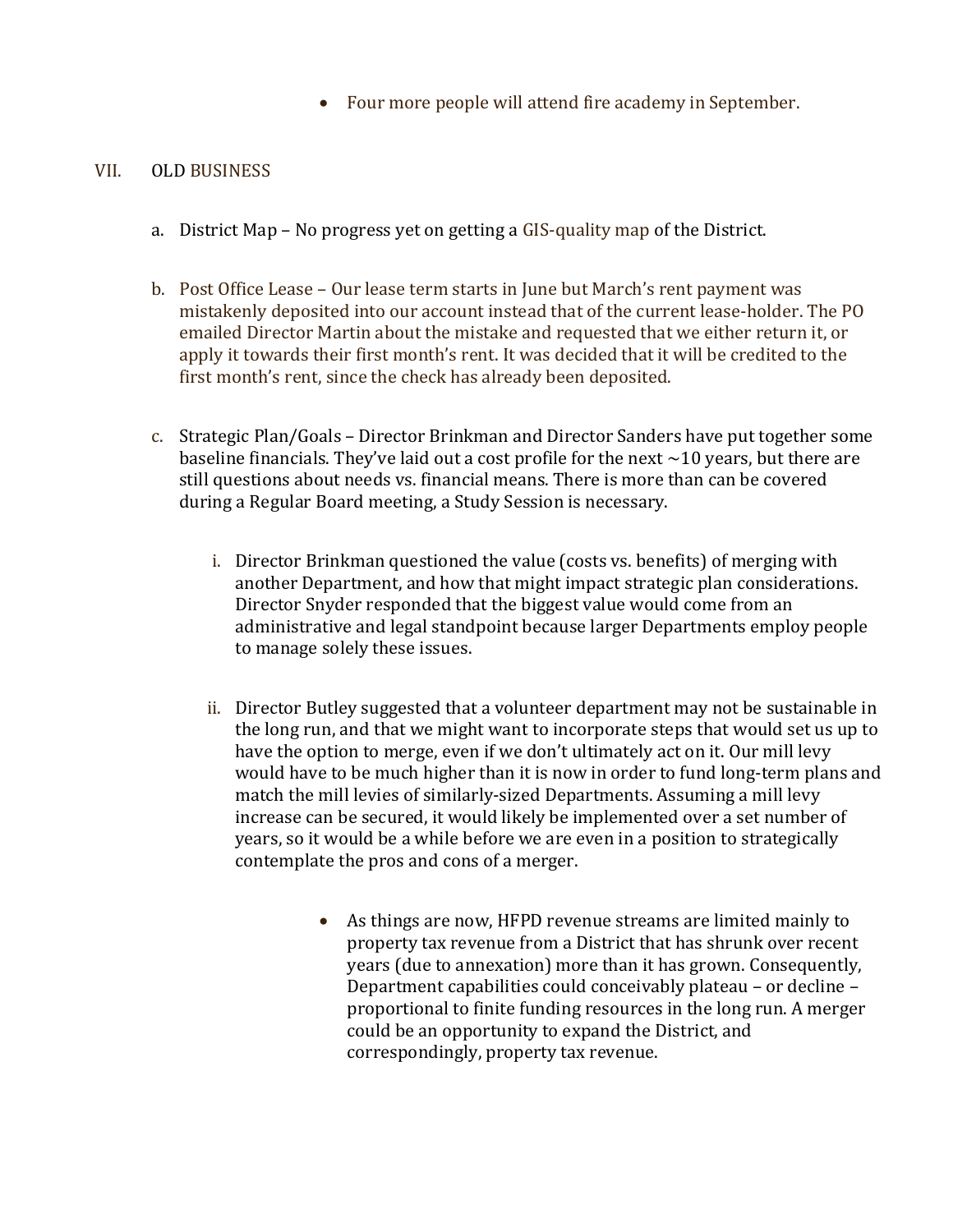d. Newsletter Goals Over the Next Month – Director Martin is working with Director Sanders on the newsletter and she reported that they hope to send out a draft version to the Board for review. She also encouraged members to reach out with any suggestions and/or ideas.

# VIII. NEW BUSINESS

- a. Department Picnic Now that a majority of the Department have been vaccinated, Director Brinkman proposed planning some kind of event for the FD members and associates, maybe in late Spring/early Summer. Director Martin volunteered to oversee the planning and preparation, and will work with Chief Trevithick to figure out possible dates.
	- i. Director Snyder asked whether the pancake supper is going to be held this year. Chief Trevithick reported that it will be discussed but, more than likely, it will be put off until next year due to COVID concerns. Until conditions stabilize, we don't want to have a community event that could put the public at risk.
- b. Annexation of Reservoir Chief Trevithick attended the City Council meeting in Longmont to document the Hygiene Fire Department's opposition to Longmont's annexation of Lake McIntosh and the surrounding city-owned properties. Including the lake, the total area under consideration is ~360 acres. Once annexed, HFPD will no longer receive calls to respond to emergencies at McIntosh Lake.
	- i. Longmont is a full-time paid Department, yet Hygiene is able to get a jet ski into the lake faster than the LFPD can. The HFPD jet ski is also located closer to the lake, and our people are trained on how to get the jet ski into the water rapidly. Because Longmont is not similarly equipped or trained, annexing this territory may have significant consequences for visitors to the lake. Fire Marshal Homyak did a call response-to-arrival analysis and found that the average time for HFPD was 5-minutes, which means that Hygiene can be on scene in a shorter period of time than responders coming from the closest station is Longmont. Once annexed, Longmont will also lose County response, such as Boulder Emergency Services.
		- 1. The Council members listened to what Chief Trevithick had to say, but nevertheless directed their staff to prepare annexation documents.
		- 2. Post-annexation, Chief Trevithick plans to meet with the Chief of the LFPD to work out an Auto Aid agreement.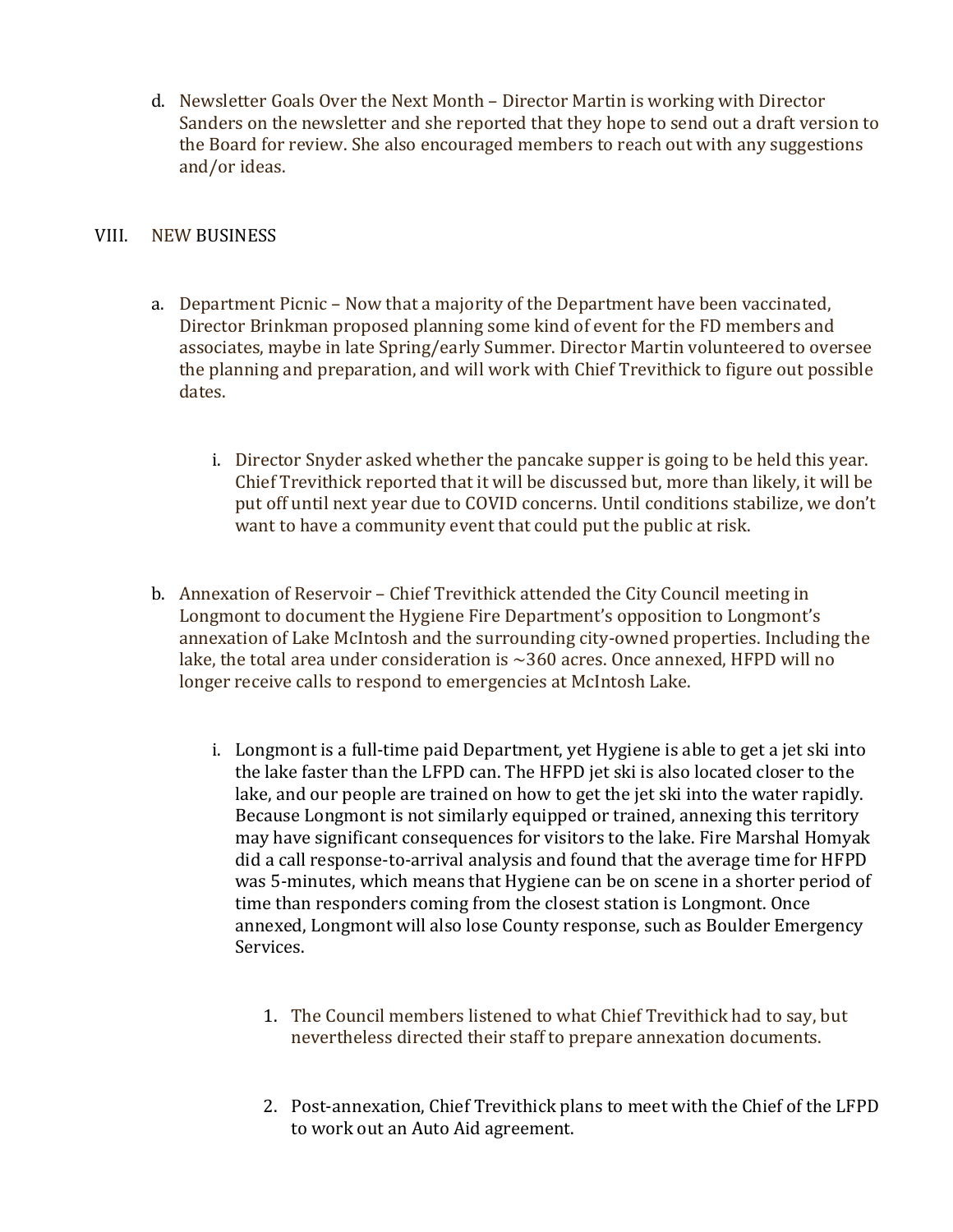ii. Property tax revenue isn't an influencing factor (for either Department) because all buildings in this area are city-owned, and therefore tax exempt. However, once the area is annexed, Longmont plans to start charging a fee for entry to the lake. This will likely cut down on visitors to the lake, but it will increase revenue to the city.

# IX. AGENDA NEXT MONTH

- a. Work Session? Revenue/Expense Projections? Strategic Plan/Goals? A work session is scheduled for 12:30PM on Saturday, April 24th at the Station.
- b. Regular Meeting No discussion
- X. ADJOURNMENT A MOTION to adjourn the meeting was made by Director Sanders. Director Martin seconded and the meeting was adjourned at 8:28 PM.

## Motion/Resolution Summary:

- $\bullet$  MOTION to approve the regular meeting minutes from March  $10<sup>th</sup>$
- MOTION pay the deposit to the grant writer and move forward with the contract
- MOTION (with conditions) to donate the TNT set of extrication equipment to Big Elk
- MOTION to adjourn the meeting

# ACTION ITEMS:

## Chief Trevithick

- Move forward with the grant writer once Director Snyder provides the signed contract

## Assistant Chief Benzel – NONE

#### FF Caviness

 Make an extra slide in the Run Data report that separates response time ranges into thirds: highest, lowest, and average

## Fire Marshal Homyak – NONE